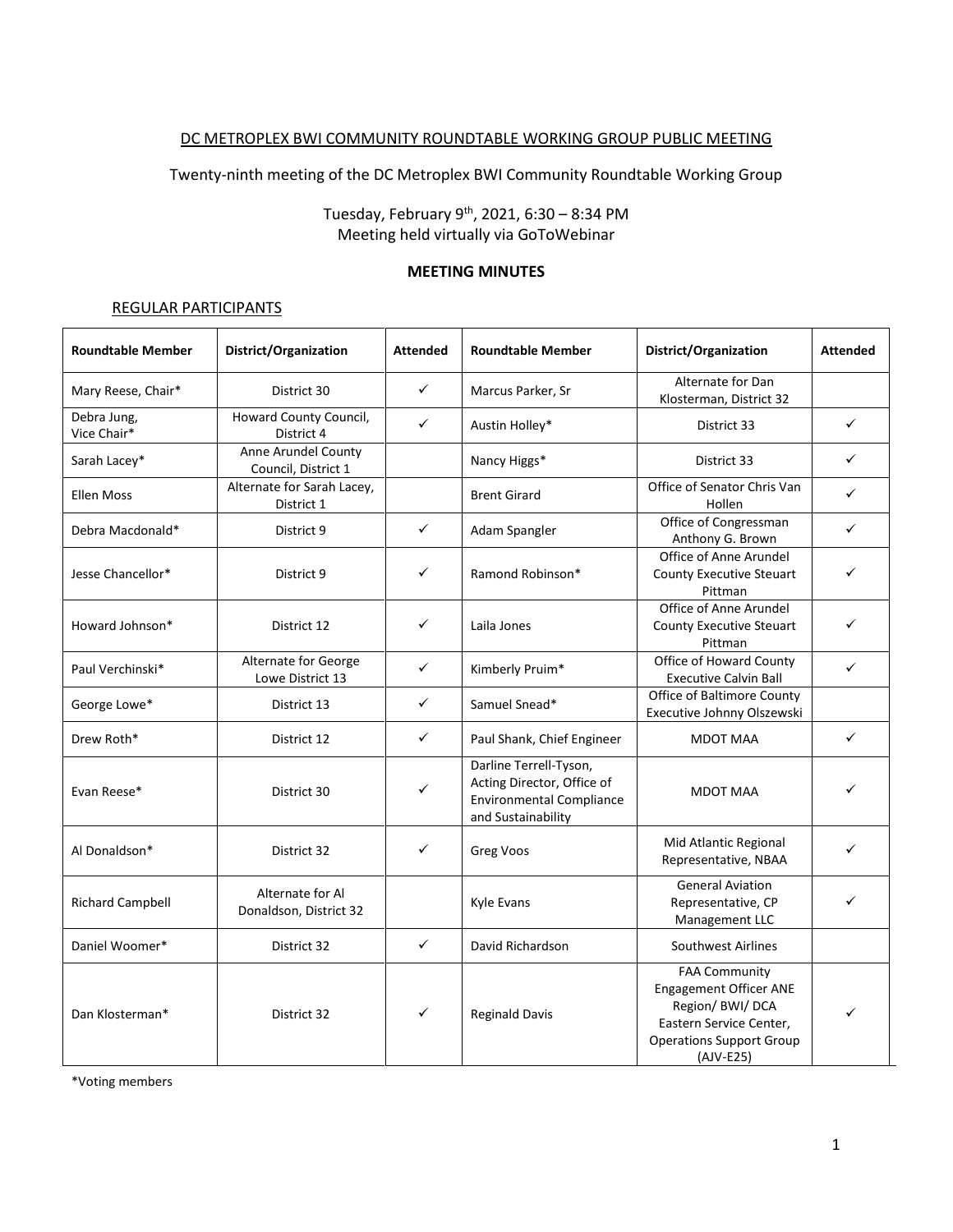### ADDITIONAL PARTICIPANTS

Maryland Department of Transportation (MDOT) Maryland Aviation Administration (MAA) Bruce Rineer, Manager Noise Section Karen Harrell, Noise Section

Federal Aviation Administration (FAA) Sean Doyle Don Scata

Contractor Support Royce Bassarab, HNTB Sarah Yenson, HMMH Rhea Hanrahan, HMMH Malcolm Mossman, Assedo Linetta Duren, Assedo Joy Hamilton, Assedo Alverna Durham, Jr., Straughan Environmental

### MEETING MATERIALS

Participants received the following materials in advance:

Meeting Agenda for February 9, 2021

Handouts at the meeting:

- November Meeting Minutes (V1\_DRAFT\_11-17-2020 MAA Meeting Minutes)
- December Meeting Minutes (12\_15\_2020\_Roundtable\_Minutes\_RT edits)
- January Meeting Minutes (20210119\_Roundtable\_Minutes\_Final\_MAA\_Draft)
- 2020 Annual Report of the D.C. Metroplex BWI Community Roundtable (2020 Annual Report 2\_9\_21)
- Draft Response to the Airport Noise Zone (ANZ) Process (2020 Roundtable ANZ 2\_9\_21)
- -

Presentations at the meeting:

- Draft Response to the Airport Noise Zone (ANZ) Process (2020 Roundtable ANZ 2\_9\_21)
- 2020 Annual Report 2\_9\_21
- FAA Noise Survey Presentation
- Aviation Noise and Emissions Symposium 2021

### **1. WELCOME AND INTRODUCTIONS**

### *Introduction & Member Roll Call*

Prior to the meeting starting, Ms. Mary Reese (Chair) asked that all voting members please put their video on. Ms. Reese began the meeting (6:32) by welcoming everyone. Ms. Reese began the member roll call and asked each representative to introduce themself, state the district or entity they represent,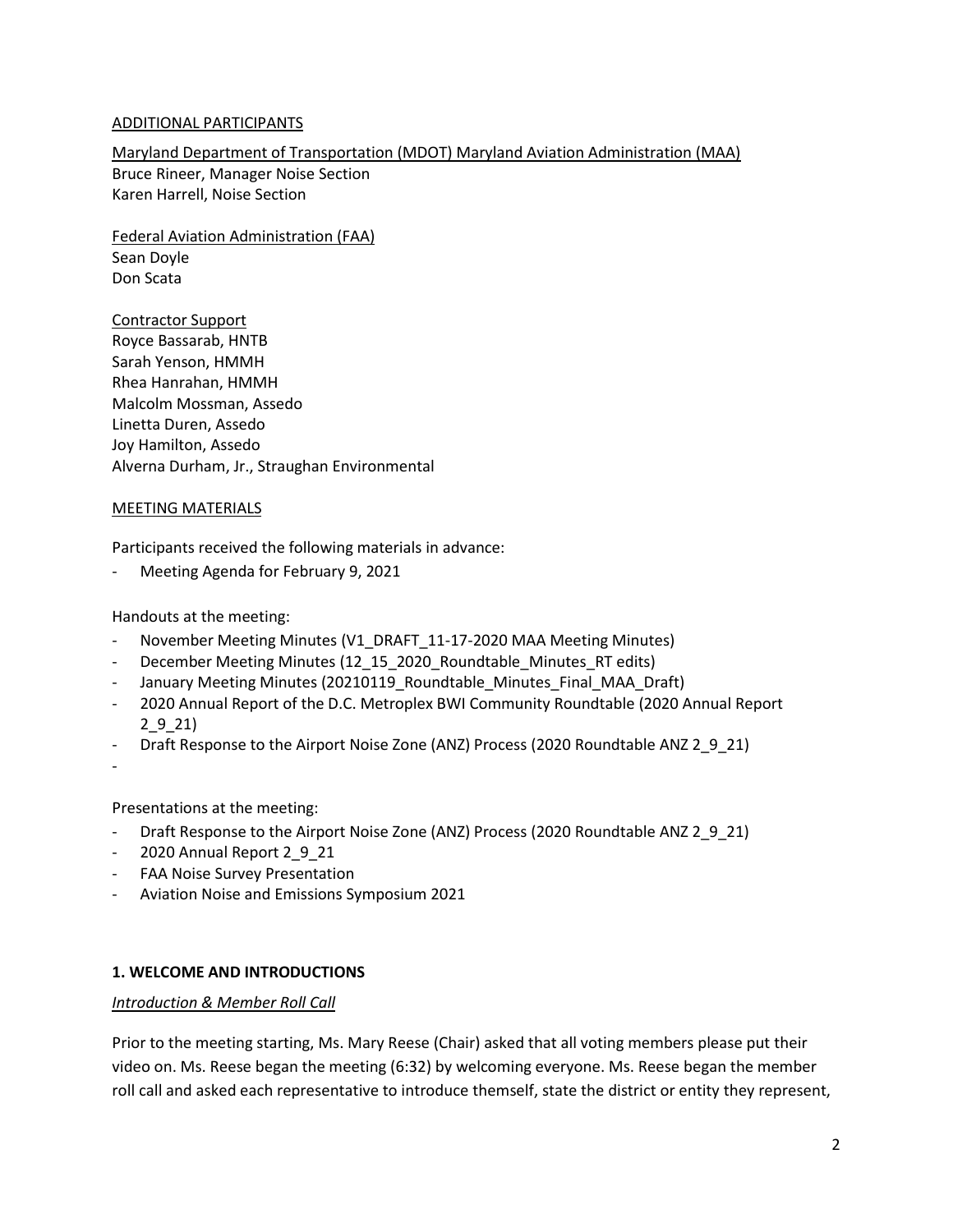and state if they are a voting member. Ms. Nancy Higgs had a technical concern: she can only see certain people across the top of her iPad's screen display and when some people are speaking, she does not always see who is speaking. She inquired if she was doing something wrong with the settings. Ms. Deb Jung (Vice Chair) replied that when a document is being shared on screen, only a subset of the attendees is visible. Ms. Jung went on to state that when documents are not being shared, grid view will show more of the attendees.

Following roll call, Mr. Bruce Rineer presented the virtual meeting plan and procedures slide. He let everyone know that the meeting would be recorded and that it would operate as closely to an in-person meeting as possible. He noted some different procedures for the virtual format, asking Roundtable Members to self-mute unless speaking and asking attendees to use the "raised hand" feature and/or put any questions in the chat box. He continued, if the chair calls on a participant, an organizer will unmute the participant and the participant may also need to self-unmute. Participants should notify organizers if experiencing technical issues by using the question box and/or logging off and logging back in. Finally, Mr. Rineer suggested closing all other web browsers if possible.

### *Review and Approve Meeting Agenda*

Before review of the agenda, Ms. Reese stated that she would assume that approval of motions is unanimous if she does not hear anyone oppose. Ms. Reese asked if there were any amendments to the agenda. Mr. Dan Woomer made a motion to approve the agenda, seconded by Ms. Higgs. None opposed. The meeting agenda was approved.

### **2. DISCUSSION OF APPROVAL OF NOVEMBER 2020, DECEMBER 2020, AND JANUARY 2021 MINUTES**

Ms. Reese stated that the video of the November 2020 meeting had been recently posted to the website and indicated that the Roundtable had not yet finalized the minutes for that meeting. She asked for a motion to table the November 2020 minutes until the Technical Committee has a chance to compile comments. Mr. Evan Reese motioned to table the November 2020 meeting minutes, seconded by Mr. Woomer. None opposed. The November 2020 Meeting Minutes were tabled.

Ms. Reese asked if there was a motion to accept the December 2020 Meeting Minutes. Ms. Jung motioned to accept the December 2020 Meeting Minutes, seconded by Mr. Lowe. None opposed. The December 2020 Meeting Minutes were approved.

Ms. Reese asked if there was a motion to accept the January 2021 Meeting Minutes. Ms. Jung motioned to accept the January 2021 Meeting Minutes, seconded by Mr. Lowe. None opposed. The January 2021 Meeting Minutes were approved.

Ms. Reese let those in attendance know that the virtual meetings (November 2020, December 2020, and January 2021) are now posted to the MAA website. Ms. Reese asked that moving forward, any comments or edits to meeting minutes be sent to Ms. Higgs, and she thanked Ms. Higgs for taking on the task.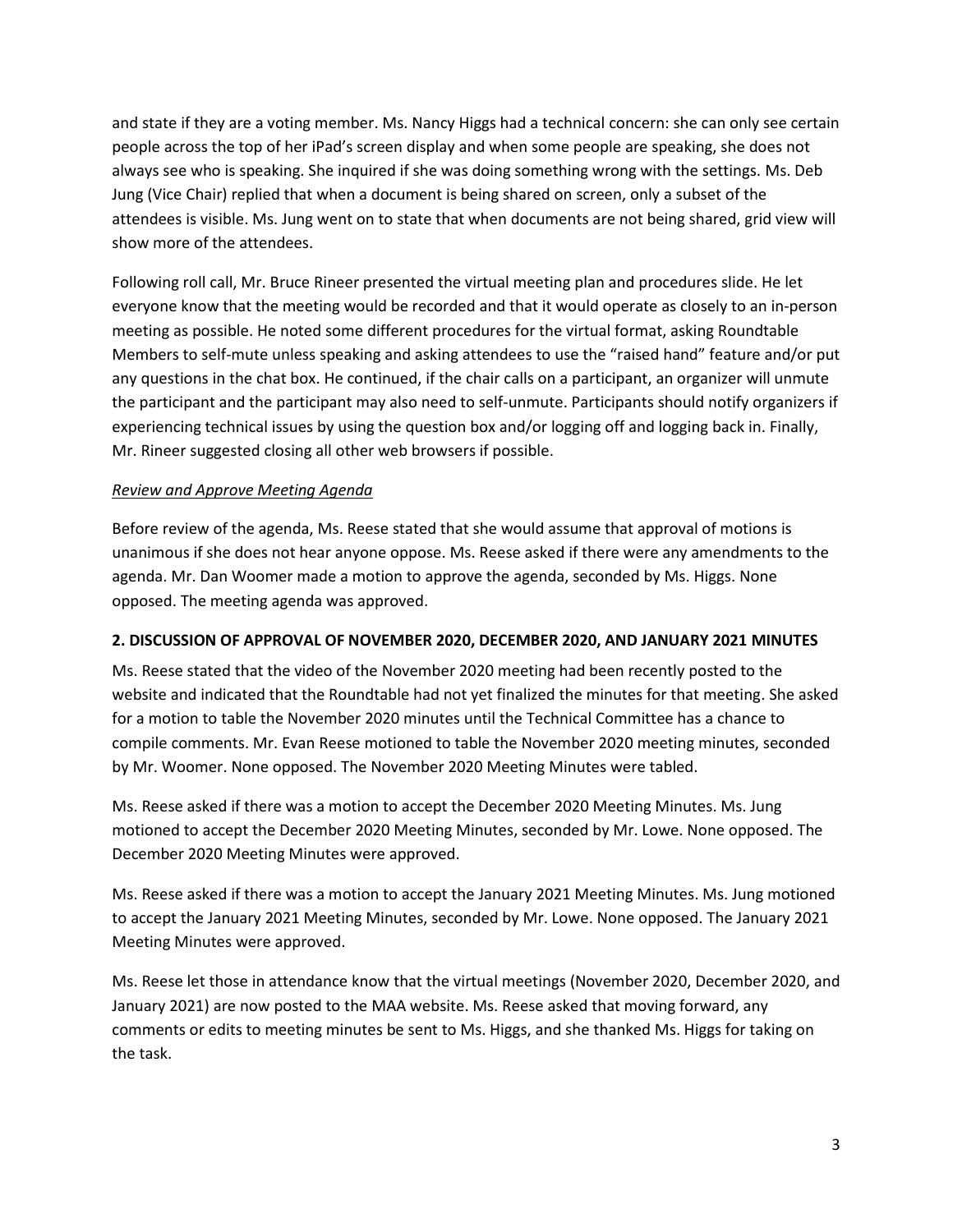# **3. DISCUSSION AND APPROVAL OF 2020 ANNUAL REPORT OF THE D.C. METROPLEX BWI COMMUNITY ROUNDTABLE**

Ms. Reese moved on to the 2020 Annual Report. The 2020 Annual Report was displayed on screen. Ms. Reese asked if there was a motion or any items for discussion or debate on the 2020 Annual Report. Ms. Jung moved to accept the 2020 Annual Report, seconded by Ms. Higgs. None opposed. The 2020 Annual Report was approved. After the vote, Ms. Jung exclaimed "Great job!" and thanked everyone who worked on the 2020 Annual Report. She stated it was a lot of work and that she appreciated everyone who worked on it.

# **4. DISCUSSION/APPROVAL OF DRAFT RESPONSE TO THE AIRPORT NOISE ZONE (ANZ) PROCESS**

Ms. Reese moved on to the Roundtable's Draft Response to the Airport Noise Zone (ANZ) Process. The Draft Response to the ANZ Process document was displayed on screen. Ms. Reese stated that she emailed the draft response to the ANZ process document to the Roundtable members an hour before the meeting. She explained that there were a lot of last-minute edits to the document and that it is difficult to update documents when edits are received the day of the meeting. She asked that comments and edits to documents be distributed well in advance of the meeting and not at the last minute.

Ms. Reese discussed changes to the document including the addition of a black box warning at the beginning of the document, additional bullets in the body of the document, changes to decibel levels, and additional text in the conclusion. She asked if there was a motion to accept the Draft Response to the ANZ Process. Ms. Jung moved to accept the Draft Response to the ANZ Process with these additions, seconded by Mr. Paul Verchinski. Ms. Reese asked if there were any opposed or if there were any items to discuss. Mr. Lowe replied that he did not have any objection to the changes that were made, but that he had sent an edit that was not yet incorporated into the document. He suggested replacing the word 'shortcomings' with 'limitations' in the last sentence of the first paragraph in the Introduction and Overview section. Ms. Reese asked if anyone was opposed to the change and received no objection. She edited the document with the suggested word replacement. Mr. Reese motioned to accept the Draft Response to the ANZ Process with Mr. Lowe's change, seconded by Mr. Woomer. Ms. Reese asked if there were any additional comments, discussion, or opposition. None opposed. The Response to the ANZ Process was approved.

Ms. Reese then asked Mr. Rineer if she should submit the Response to the ANZ Process for inclusion into the public record directly to him or submit through some other MAA process. Mr. Rineer replied that Ms. Reese could submit the document either directly to him or by following the instructions on the Maryland Register. If sent to Mr. Rineer, he would forward it on to the administrative services personnel that handles the ANZ public comments.

Ms. Jung took a moment to recognize Ms. Reese's hard work that she put into the Response to the ANZ Process and also recognized the efforts of Mr. Reese, Mr. Jesse Chancellor, and Mr. Drew Roth. She thanked the four and stated that it was a great document and a really strong beginning towards changing the COMAR regulations for the ANZ process in the future. Ms. Reese thanked Mr. Roth for holding a meeting on January 31, 2021 to develop an outline and to start drafting the Response to the ANZ Process and thanked Mr. Reese and Mr. Chancellor for attending the meeting. She stated that in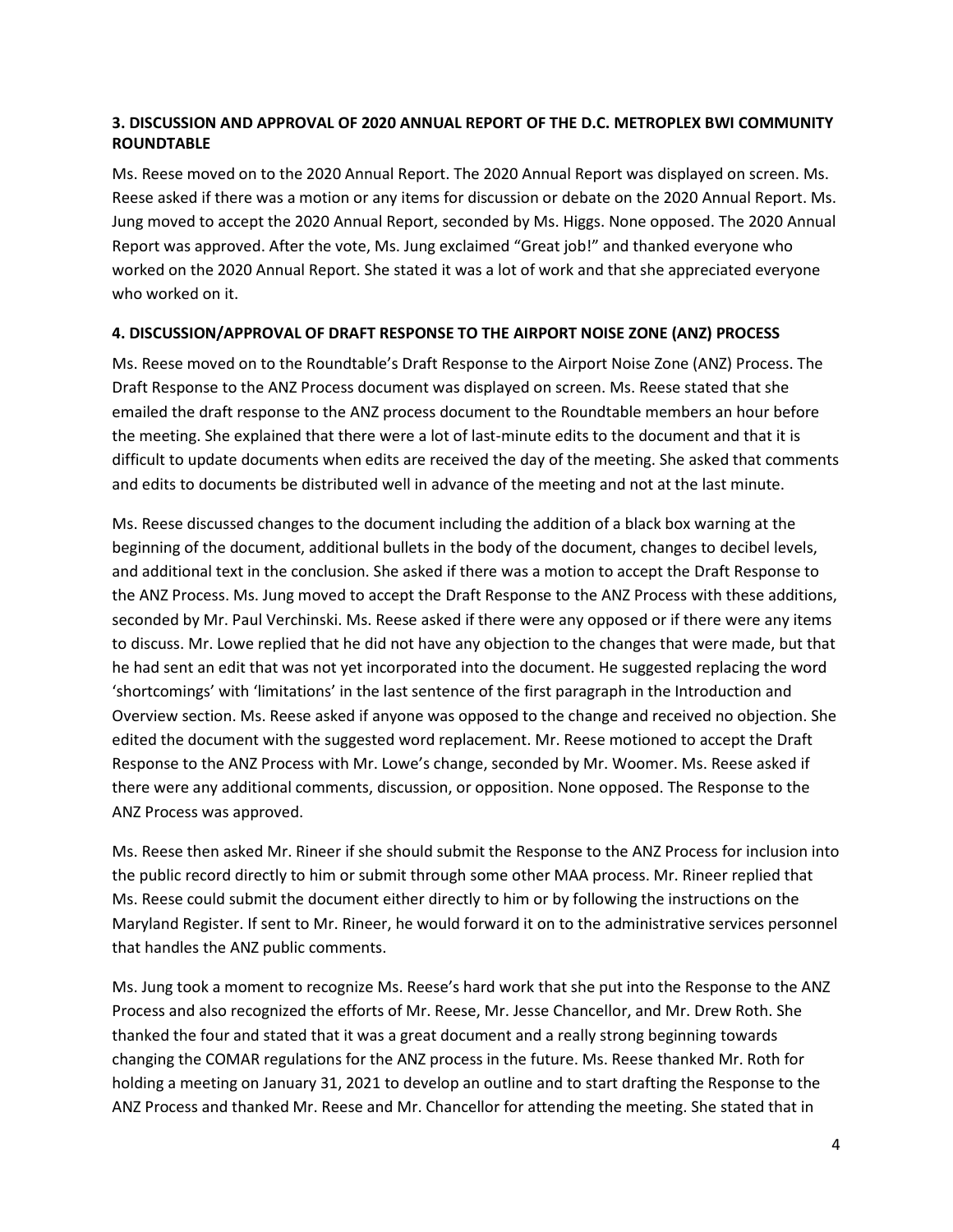the interest of brevity, some things were left out of the document and that it should not be glossed over that the Roundtable had a short time to prepare the Response to the ANZ Process. She also stated that the process is incredibly important and can be an important way to mitigate noise in Maryland. She thought it was tragic that the process was carried out during a pandemic when the Roundtable was not holding meetings.

Ms. Reese asked if there were any other thoughts on the Response to the ANZ Process document. Ms. Jung suggested that Roundtable members should share the Response to the ANZ Process by using Facebook, posting in newsletters, or other ways. She also suggested that members who represented state senators and legislators share the document with the legislators to let them know what the Roundtable was trying to accomplish. With the ANZ being part of COMAR, it will eventually require attention from state representatives if the Roundtable proposes ways to address the noise contours or modify other aspects of the ANZ. Ms. Reese stated that she intended to send the 2020 Annual Report and the Response to the ANZ Process document to Roundtable members and copy elected officials. She also encouraged members to share any additional insight with their state senators and legislators, including the types of noise complaints in their areas or the day-night average sound level (DNL) and decibel levels that most complaints fall under.

The FAA Noise Survey presentation was the next scheduled agenda item for 7:15, but the meeting was running ahead of schedule and Mr. Don Scata from FAA had not yet joined. Ms. Reese took time to ask Mr. Brent Girard from U.S. Senator Chris Van Hollen's office if he had any updates. Mr. Girard stated that members of the Roundtable met with Senator Van Hollen's legislative staff to discuss what they wanted to see from the new administration. He stated that Senator Van Hollen has been in contact with the new Secretary of Transportation (Mr. Peter Buttigieg). Senator Van Hollen informed the Secretary that his (the Senator's) agenda includes NextGen, flight paths, and air noise. Mr. Girard stated that the Senator's office had also been in contact with EPA to follow up on particulate matter emission standards, which were supposed to be implemented last year but were delayed for various reasons, one of which is the pandemic. They also had been in contact with FAA regarding DNL studies. He stated that there are some people who want to raise the DNL level to European levels, but the stance of Senator Van Hollen's office is that DNL is an outdated metric and something new is needed to measure and characterize noise. FAA has not delivered the results of those studies but have said that using something other than DNL is not looking positive. Mr. Girard stated that Senator Van Hollen was hopeful that since he is now in the majority party, that would benefit some of the legislation and agenda items that he has been trying to get through for the last 5 years. He stated that Senator Van Hollen will continue to work with the Roundtable for ideas to collaborate on what will help the Roundtable (its members and the areas they represent). He closed by telling the Roundtable members to please feel free to reach out to the Senator's office and that he will continue to share any updates going forward. Ms. Reese thanked Mr. Girard.

Ms. Reese asked Mr. Ramond Robinson if he had any updates from Anne Arundel County. Mr. Robinson shared that he met with Ms. Reese and Ms. Laila Jones to discuss the approach that Anne Arundel County is taking regarding the information in the Executive Summary of the ANZ. He stated that the Anne Arundel County Executive would submit comments and concerns on the ANZ and that some of the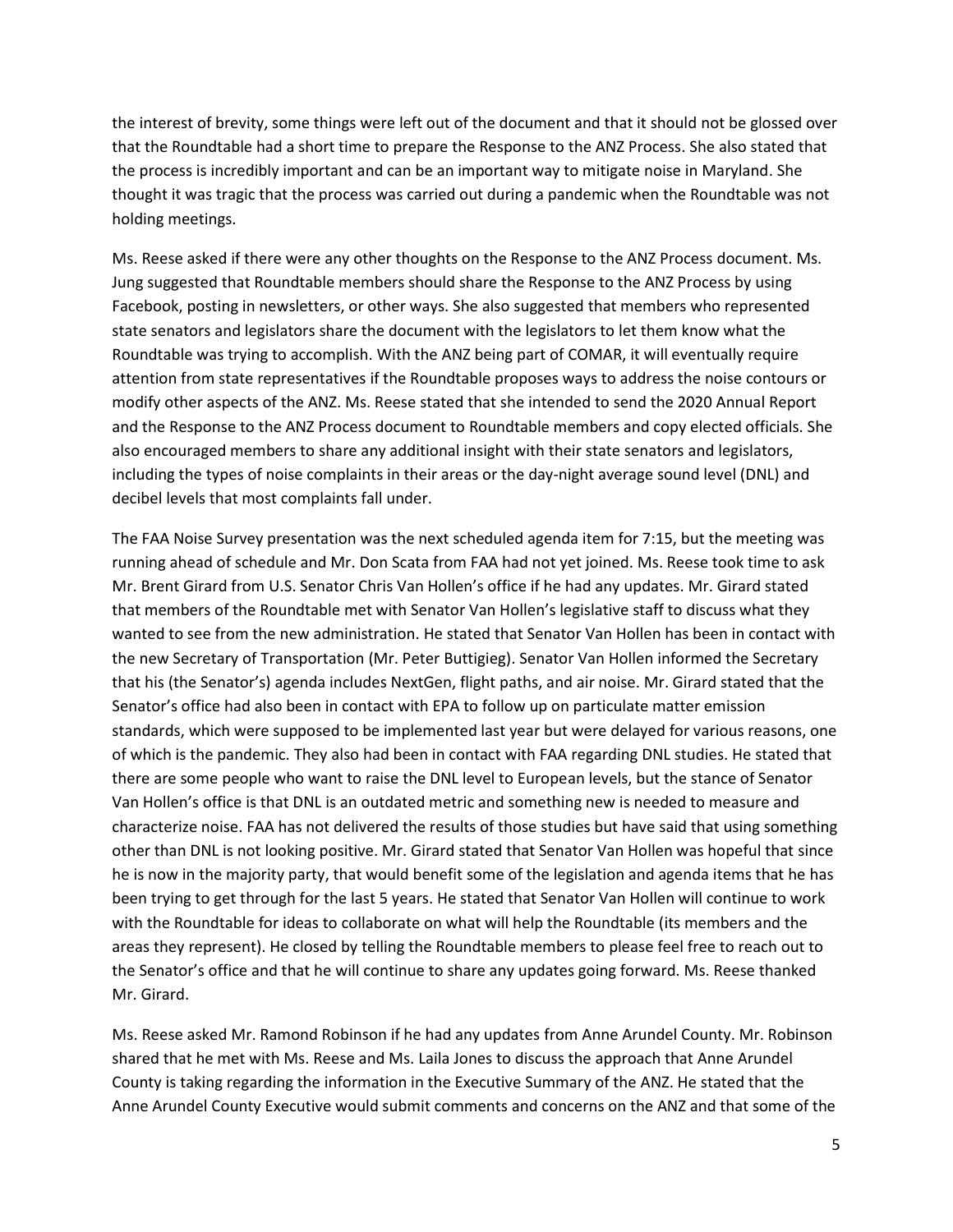concerns are similar to the concerns included in the Roundtable's Response to ANZ Process. Mr. Robinson stated that Anne Arundel County was in the process of going through a General Development Plan Update. He stated that it was timely that both the ANZ and the General Development Plan Update were happening concurrently. Ms. Jung stated that Howard County was also going through the process of updating the General Plan and asked Mr. Robinson what types of issues Anne Arundel County was pursuing regarding the airport and airport noise. Mr. Robinson replied they were not looking at the operations of the airport per se but were making sure that the comprehensive aspects of the land use plan carry over to the ANZ, particularly when considering areas on the perimeters of land use zones and noise contours. He suggested that as Howard County updates the Comprehensive General Development Plan, it is important to look at the incremental changes of the ANZ noise contours over time to identify how and where decibel levels change. Ms. Jung asked Mr. Robinson if Anne Arundel County was thinking about decisions such as not recommending multifamily housing be built in certain areas where the NextGen highway is flying over. Mr. Robinson replied that a suggestion would not get to that granular of a level, but the County intends to evaluate the land use zones to preclude potential zoning and noise issues. Ms. Reese stated that she appreciated what Mr. Robinson stated in their meeting: that there are significant changes in noise that are not being tracked. For instance, the change from 20 decibels DNL to 40 DNL is a significant increase that is not currently tracked. Ms. Reese stated that she made edits to the Response to the ANZ Process based on Mr. Robinson's comments.

Ms. Higgs stated that the sound seems to be magnified over water and she was not sure how that is that considered when assessing noise impacts. Ms. Reese responded that it was a valid question and that the Response to ANZ Process mentions this, asking how environmental features of the land are factored into the modeling for the noise contours. Ms. Higgs stated that sound on the ground when planes fly over is different over trees and forests compared to over water and for waterfront residents. She asked why planes are not flying over forests or highways and stated that it seems planes in the Chesapeake Bay area follow and fly over the water, which amplifies the sound. Mr. Reese stated that from his readings he found that some environmental aspects are considered by the DNL, but terrain type is not considered in the DNL process. Ms. Higgs stated that was unfortunate. Mr. Reese agreed and stated that almost the entirety of the DNL process is unfortunate.

Ms. Reese asked what date were comments due on the FAA Noise Survey. Mr. Sean Doyle replied that the comment period would close on March 15, 2021.

### **5. FAA NOISE SURVEY PRESENTATION AND Q & A**

Ms. Reese turned over meeting to Mr. Don Scata from FAA to present the FAA Noise Research Program Federal Register Notice and the Neighborhood Environmental Survey on Aircraft Noise (survey). Mr. Scata stated that the FAA released a Federal Register Notice to provide an overview on the agency's noise research programs, including the results of the Neighborhood Environmental Survey. He stated that FAA is seeking public comment on the research program and survey results and that the focus of this briefing is to provide context for FAA's research, present an overview of the survey, and identify next steps as they review their noise policy and engage with stakeholders.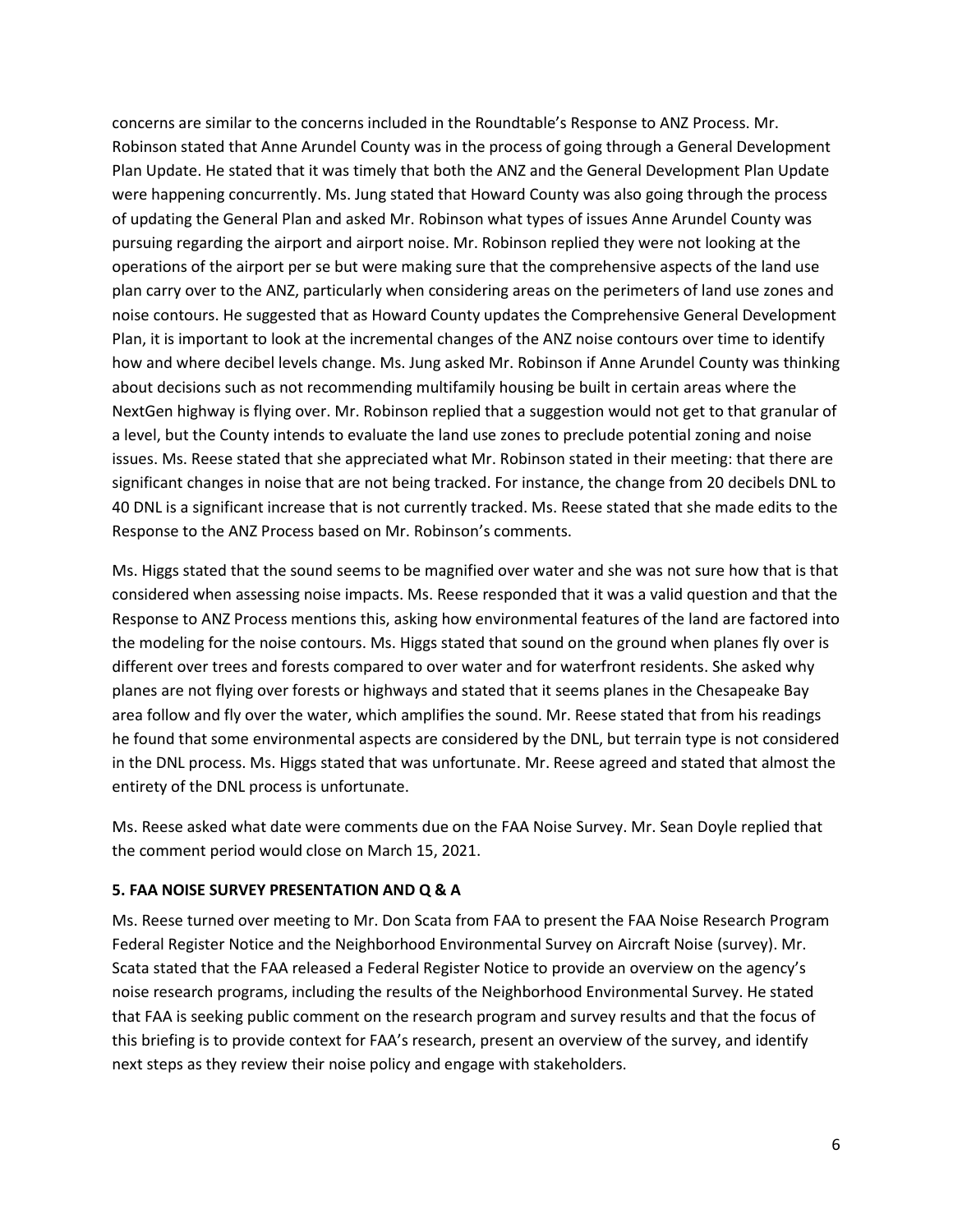Mr. Scata gave an overview of the FAA Noise Research Program and identified the three areas of focus for the agency: Effects of Aircraft Noise on Individuals and Communities; Noise Modeling, Noise Metrics and Environmental Data Visualization; and Reduction, Abatement, and Mitigation of Aviation Noise. As part of the Effects of Aircraft Noise on Individuals and Communities, Mr. Scata stated that several projects have been done, including projects on speech interference and children's learning and the Neighborhood Environmental Survey. There is ongoing research into Health and Human Impacts Research covering impacts to cardiovascular health, sleep disturbance, and economic impacts. Mr. Scata listed aspects of the Noise Modeling, Noise Metrics, and Environmental Data focus, which include the Aviation Environmental Design Tool, noise screening, environmental data visualization, and supplemental noise metrics. For the Reduction, Abatement, and Mitigation of Aviation Noise focus area, Mr. Scata stated that there is a significant program that looks at aircraft source noise reduction called Continuous Lower Energy, Emissions, and Noise (CLEEN) Program. This focus area also includes noise abatement and noise mitigation research.

For the remainder of the presentation, Mr. Scata focused on the Neighborhood Environmental Survey. Mr. Scata discussed the purpose and motivation for conducting the survey, explaining that the survey was the first conducted by a US Federal agency since 1992 and the FAA's goal of the survey is to obtain updated information about the way people perceive aircraft noise. The nationwide survey, conducted primarily via mail, included over 10,000 people living near 20 representative airports regarding annoyance related to aircraft noise. FAA conducted follow-up phone interviews with 2,000 respondents to obtain qualitative information regarding individual responses. Mr. Scata stated that the responses to the survey were used to develop a nationally representative "dose-response curve," which is a tool that establishes the relationship between annoyance and noise exposure. The results of the survey show a substantial increase in public annoyance to aircraft noise compared to the data, acquired in the 1970s, that FAA currently relies on to inform noise policy. Mr. Scata further explained the results are consistent with the observed trend of increasing noise concerns and consistent with the results of recent surveys conducted outside the United States.

Mr. Scata described the Neighborhood Environmental Survey Methodology, including airport selection criteria, survey instruments, and survey questions and rating scale. Mr. Scata explained that aircraft noise was one of 13 environmental concerns listed in the survey, so recipients did not know that the survey was for airport noise. Mr. Scata discussed the results of the survey and presented the results as a National Curve side by side with the Schultz Curve (see Slide 9 in video). The National Curve graphically depicts the results of the survey and shows the substantial increase in annoyance for the populations living in the vicinity of airports. Mr. Scata stated that the results of the Neighborhood Environmental Survey show a substantial increase in the level of annoyance to aircraft noise relative to past surveys. Multiple factors may be driving these changes, and FAA is requesting public input to inform next steps and continue a national dialogue on aircraft noise issues.

Mr. Scata described how the FAA will use the findings from the survey by looking at the results alongside outputs from other noise research programs and inputs from public and stakeholder comments to inform future actions. He also stated that the ongoing research to understand the potential impacts to sleep and cardiovascular health should be particularly insightful. Mr. Scata stated that publishing the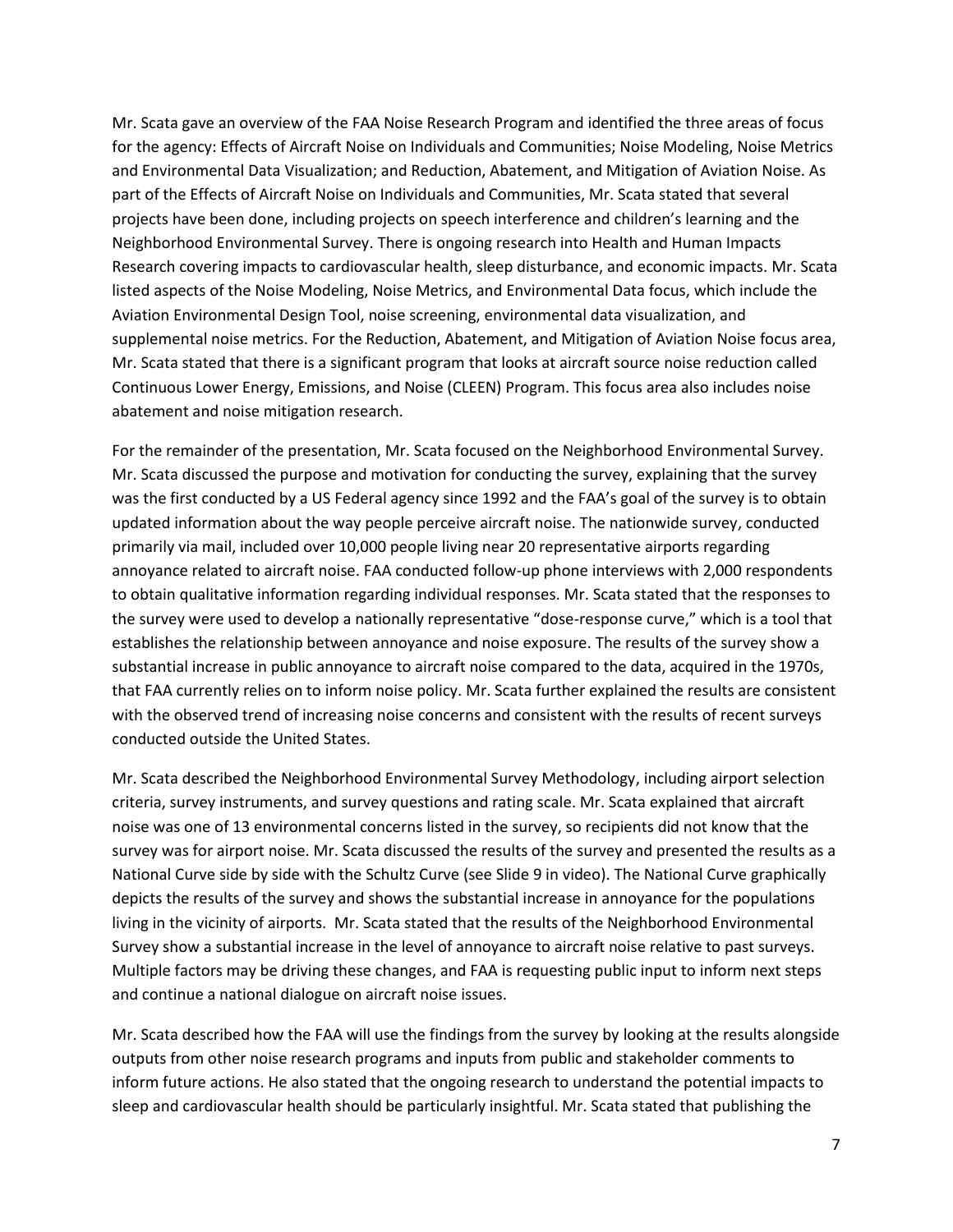Federal Register Notice is a key first step towards engaging in a conversation with aviation stakeholders about FAA noise policy and reiterated that FAA is encouraging the public and other stakeholders to review the Notice and Survey Report. The comment period is 60 days and will end on March 15, 2021. He explained that FAA would review public comments and identify themes to determine the next steps beyond the Notice, while engaging with and keeping the public and stakeholders up to date as they make progress.

Mr. Scata discussed FAA's recent progress and efforts to meaningfully engage communities on noise concerns which include, but are not limited to, the hiring of community engagement officers across each FAA region, working with airports to address legacy community noise concerns, and working with Roundtables across the country to provide information and expertise as they have asked for airspace changes. Mr. Scata concluded the presentation by explaining that the public could provide comments on the Neighborhood Environmental Survey and FAA's noise research program by going to [www.faa.gov/go/aviationnoise](http://www.faa.gov/go/aviationnoise) or regulations.gov. He also provided an email for technical noise questions—[NoiseResearchFRN@faa.gov-](mailto:NoiseResearchFRN@faa.gov)-but stated that this email is not where comments on the survey or FAA's Noise Research Program should be sent.

Ms. Higgs stated that she was furious and asked why the Neighborhood Environmental Survey did not include or mention NextGen. She stated that it was obvious to the Roundtable and a lot of people in the country that since NextGen was implemented, the level of noise concerns and complaints have increased, and the effect the noise has on people is huge. Ms. Higgs continued that it does no good for her to listen when the very catalyst, the implementation of NextGen, was not included.

Mr. Reese asked if Mr. Scata's PowerPoint presentation would be made available for posting. Mr. Scata said that he would not be sharing the PowerPoint for posting but that all of the information was available on the website a[t www.faa.gov/go/aviationnoise](http://www.faa.gov/go/aviationnoise) an[d regulations.gov.](https://www.regulations.gov/) Mr. Reese also asked how many of the airports sampled have had Performance Based Navigation (PBN) and NextGen implemented. Mr. Scata replied that he was not sure. Mr. Reese stated that from a metrics standpoint, he appreciated that FAA conducted the survey and appreciated that headway was beginning to be made into what the Roundtable has asked for, which is trying to realize the extent of the effects of noise and pollution, which are all a part of the same big issue. He continued that there has been a marked change, and the Roundtable was formed because of the implementation of the DC Metroplex and PBN and NextGen coming to the area. He stated that it was disappointing to see that there are two distinct operating modes—the national airspace and the terminal environment—and that this survey does not distinctly address both modes is concerning. Mr. Reese reiterated that he appreciated any work done regarding noise impacts but felt that lumping them all into one survey group was a disservice to the highways in the sky, lack of dispersion, and the concentration that the Roundtable and community has experienced with the implementation of PBN. He stated that if Mr. Scata's office was able to and willing to go back to analyze the data between airports with PBN vs. without PBN, he believes they would find valuable information. Mr. Scata replied that he would appreciate a comment from the Roundtable along those lines and that they would consider it.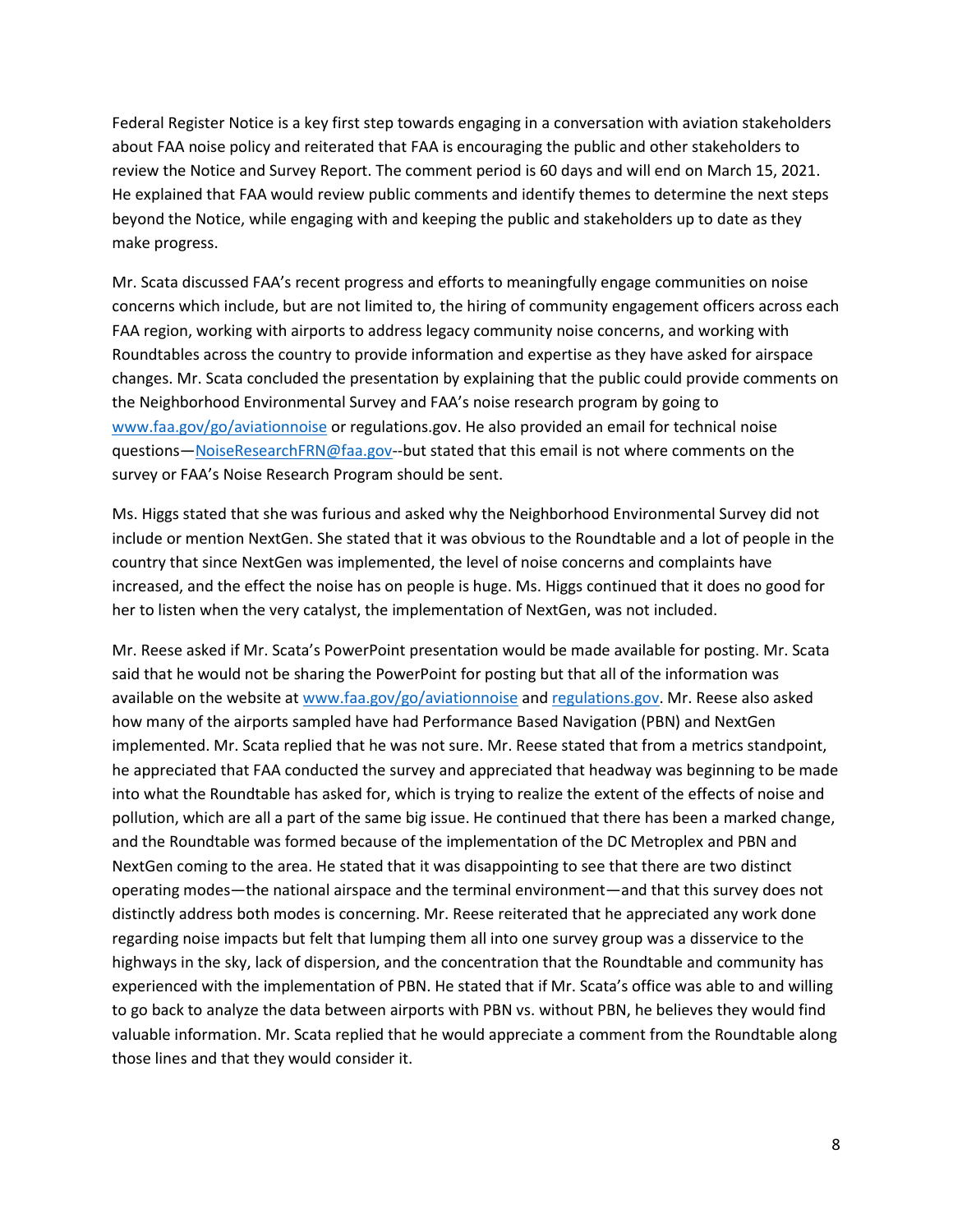Ms. Reese asked if FAA ensured that they surveyed populations with a range of ages, what was the average age of responders, and if FAA was able to achieve even disbursement in the age of those who responded. Mr. Scata replied that he did not know the average age of the respondents offhand, and the way that the survey was designed would not expose the age of those that would respond. He stated that respondent age was considered for potential biases in responses and controlled for as best possible. Ms. Reese stated that the way people perceive noise is significantly different between children, young adults, millennials, elderly, and those with hearing loss. She stated that if FAA was asking how someone perceives of noise, then age of respondent would have been a very important metric. Ms. Reese stated that while listening to Mr. Scata's discussion of mail and phone surveys, she wondered which methods of surveying the public were more conducive to older, retired people versus people in the workforce, who are younger and raising kids. She stated that the public is more concerned and bothered by noise recently and wondered if the FAA realized that concern could increase exponentially due to the reduction in ambient noise. With more electric cars, electric lawn equipment and appliances, she wondered how a giant jet turbine engine would be perceived in ten to fifteen years when more than 50% of cars on the road are electric and quiet. Ms. Reese concluded that the Neighborhood Environmental Survey was a good start, but she believes some of the factors contributing to an increase in noise annoyance are happening faster than we realize. Mr. Scata thanked Ms. Reese for her comments and reiterated to make comments at [www.faa.gov/go/aviationnoise](http://www.faa.gov/go/aviationnoise) or at regulations.gov. He stated that the last time this level of effort was undertaken was in the 1970s, with another look in the 1990s. The FAA now generally recognizes that they need to pay more attention to airport-related noise, and he hopes there is not as much of a gap between releasing this study and taking another look at these issues. He agreed that things were changing, including changes in other modes of transportation, and that the public's perception may change over time as well.

Ms. Jung asked if FAA drew circles around the airports and included those residents within the circle for the survey or if there was another method used to determine the people to be surveyed. Mr. Scata stated that noise contours were created around each airport and that they surveyed people within each of the noise contour bands. He stated that they received over 10,000 responses out of 40,000 surveys distributed. Ms. Jung remarked that 25% was a pretty good response rate. She asked if the comments made in the phone survey could be looked at separately on the website. Mr. Scata replied that the phone survey was a supplement to the mail survey and that the results of the phone survey are discussed on a high level on the website and in more detail in the survey report, which is linked on the project website. Ms. Jung asked how many of the airports had NextGen. Mr. Doyle replied that the survey was conducted in 2015 at the early introduction of PBN, and off the top of his head, he thought there were two airports that had PBN but he would have to confirm and get back to the Roundtable. Ms. Jung asked, if they received a lot of comments confirming that NextGen is the biggest aspect of airport noise, would FAA consider doing another survey around airports with PBN NextGen. Mr. Scata said it was too early to say how they will address comments. He stated that FAA's goal is to take the survey comments and input in conjunction with the results from the survey and begin a discussion about what FAA's next steps should be. Mr. Scata worries that waiting for the results of an additional survey before making changes could take additional years. Ms. Jung replied that the Roundtable did not want delays in changes. She asked if Mr. Scata and FAA were doing presentations to other Roundtables. Mr. Scata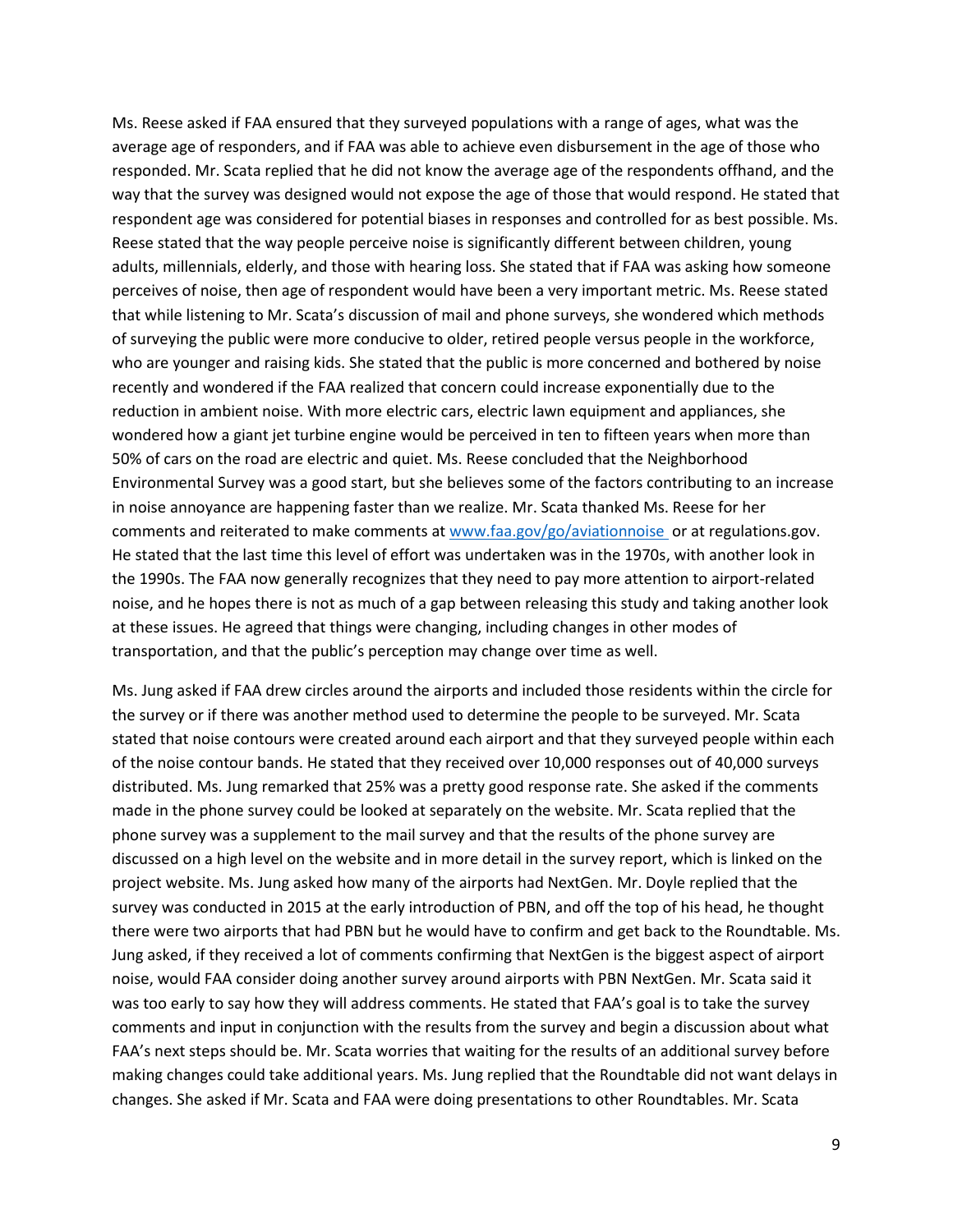replied yes, they would be, and that this is the first presentation to a roundtable. Ms. Jung expressed thanks to Mr. Scata for the information and stated that the Roundtable and community was very grateful that a noise survey had been done. It was step one and would hopefully lead to further steps to reduce noise.

Mr. Chancellor asked how FAA ascertained the decibel categories that were used for the survey. He asked if it was based on modeling or actual noise monitors from the airport. Mr. Scata replied it was based on model data using the Integrated Noise Model modeling program. Mr. Chancellor explained that one of the Roundtable's frustrations is that the noise monitors at the airports are not considered by FAA in the work they do. He stated that the Roundtable thinks real noise monitor verification of the noise models is essential to understanding noise impacts at a granular level and not just a theoretical level. Mr. Scata thanked Mr. Chancellor for his comment.

Ms. Reese asked if Mr. Scata could go back to the slide that shows what FAA is looking for in the Roundtable response. Mr. Scata explained that the three boxes on the slide highlight FAA's questions and indicates that more detail is provided on the Federal Register Notice and the website. Ms. Reese asked if Mr. Scata's presentation would be removed from the recording of the Roundtable meeting. Mr. Rineer replied that MAA would not remove the presentation.

Ms. Jung asked Mr. Scata what the next step would be after the comment period ends. She further inquired if the comments would be compiled, if a report would be done for Congress, or if it would just sit in somebody's inbox and not followed up on. Mr. Scata replied that FAA plans to read all the comments and identify general themes. He stated that FAA has not decided how to convey the information collected and encouraged ideas and suggestions on how to convey the information. Ms. Jung asked if FAA was working with the airlines as part of the study, if FAA asked the airlines how they could reduce noise, or if FAA envisioned a program that would include the airlines. She asked if the airlines were reaching out to FAA to say they did not realize people were so annoyed with noise and that they (the airlines) would like to do something about it. Mr. Scata replied that FAA sees the airlines as one of the stakeholders and that they have shared the results of the survey with them. He continued that they do not have a detailed approach to working with stakeholders and are in the process of developing those next steps now.

Mr. Reese asked if there were any thoughts to Roundtables, or at least chairpersons from the Roundtables, becoming stakeholders with FAA. Mr. Scata replied that in general, FAA would continue to engage with all stakeholder groups in various ways and repeated that an exact approach to coordinating with stakeholders has not yet been identified. He suggested including Mr. Reese's suggestion as part of the Roundtable's official comments on the survey.

Ms. Reese asked if FAA had given any consideration to reaching out to people using social media to find more people to respond to surveys, and if using social media or other methods besides mail was something they would do moving forward. Mr. Scata replied that right now, FAA was not planning on doing any new surveys, but if a new survey is conducted, FAA would look at the best practices for surveying at the current time, which was the approach used for the Neighborhood Environmental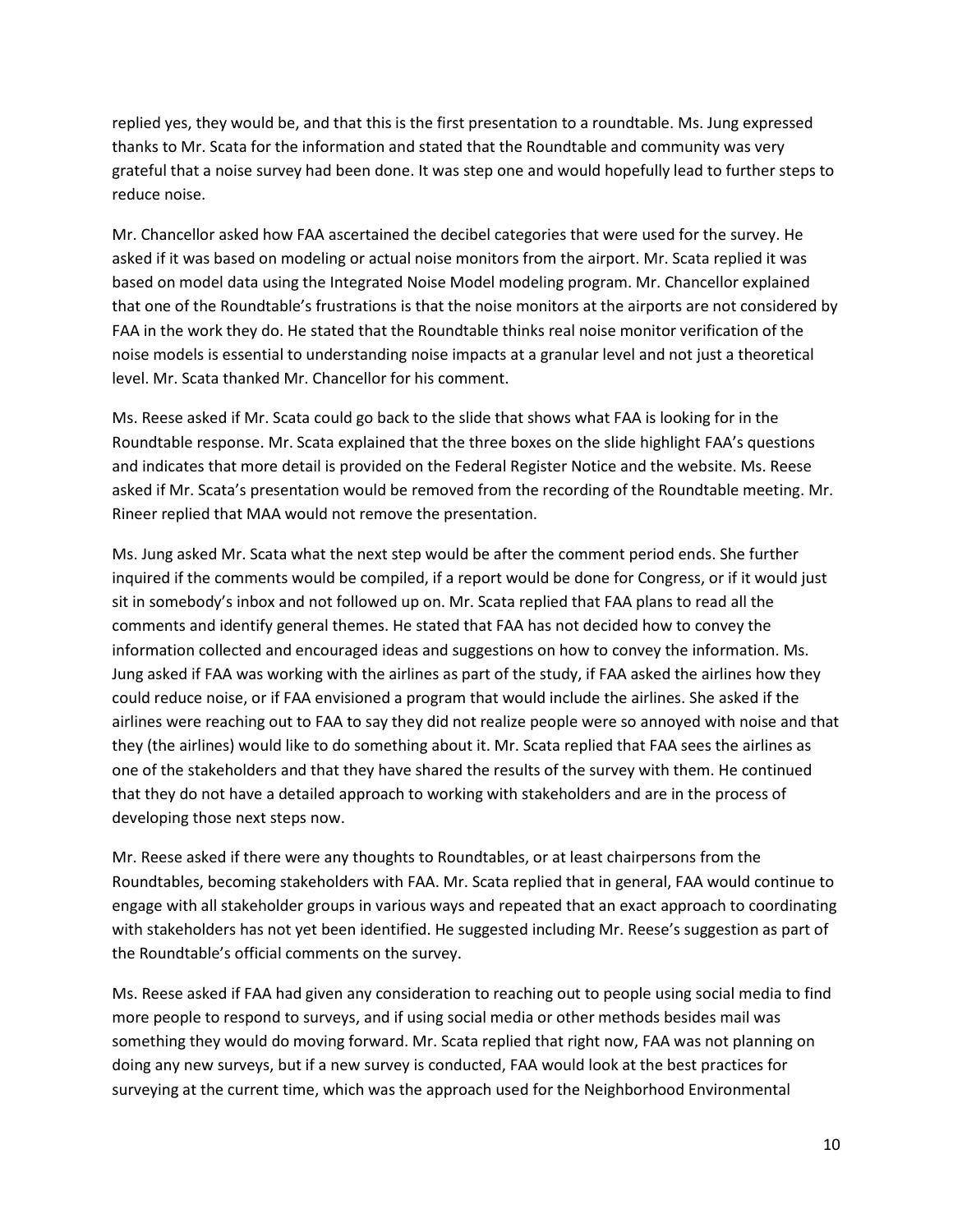Survey on Aircraft Noise. He stated that FAA took care in designing the survey so the results would be statistically robust and useful in creating the national curve and that experts in statistics and survey design were brought in to help with the project.

Ms. Jung stated that it is obvious a lot of time and effort was put into the Neighborhood Environmental Survey on Aircraft Noise and it was not just done as a fun exercise. She hopes that means that there is going to be a next step. Ms. Jung asked Mr. Scata if FAA was seeking individual comments as well as comments from an entity like the Roundtable. Mr. Scata replied that he does expect future actions to result from the survey and comments and he does not have a plan that he could currently share, but that conversations are happening. He replied that FAA is open to receiving any comments from both individuals or groups. He stated that they will review all comments and that it is not necessary to submit the same comment over and over because the comments will be compiled into themes. Ms. Jung stated that she could let people know about commenting in her council newsletter. Mr. Scata agreed, noting that by doing a Federal Register notice, they welcome comments from anywhere. He noted that he briefed international colleagues on the survey results because Europeans are interested in those responses, explaining that when he said that the findings of the Neighborhood Environmental Survey on Aircraft Noise were in line with other studies, he was referring to research done in Europe. Mr. Scata stated that this is a local problem but that it is also a global problem when it comes to the aviation industry and that FAA is interested in hearing feedback.

Mr. Chancellor announced to the Roundtable that HMMH was a technical advisor to FAA on the Neighborhood Environmental Survey on Aircraft Noise and that the Roundtable had a tremendous experience working with HMMH who serves as technical advisors to MAA. Mr. Scata replied that HMMH was a great team member and that he appreciated all the work they did in preparing the report and analysis. Ms. Reese thanked Mr. Scata for the presentation.

# **6. CHAIR UPDATES & SCHEDULING OF NEXT MEETING**

Ms. Reese introduced Ms. Anne Hollander, Chair of the Montgomery County Quiet Skies Coalition. Ms. Hollander presented to the Roundtable about the upcoming Aviation Noise and Emissions Symposium 2021, which is an annual event sponsored by UC Davis. The symposium will be virtual this year and will take place February 23-26. Ms. Hollander explained that two sessions will be held per day for an hour and 15 minutes and highlighted a few of the sessions that may be of interest to Roundtable members. One of the sessions is on Aircraft Noise and Overflight Dispersion and one of the panelists is a consultant that has been hired by two of the counties affected by DCA. Ms. Hollander will be moderating a session on Legislation in the next Congress, which will include aviation attorney Peter Kirsch, Darlene Yaplee from the Aviation Impact Communities Alliance, and a staff person from Congresswoman Bass's Office, who is a very active member of the Quiet Skies caucus. She also mentioned a session with Sanford Fidell and Vincent Mestre, the authors of the Guide to U.S. Aircraft Noise and Regulatory Policy.

Ms. Reese offered to send Ms. Hollander's slides on the Aviation Noise and Emissions Symposium 2021 to members of the Roundtable. Ms. Jung asked Ms. Hollander how she got involved in the Symposium and if she had attended it before. Ms. Hollander replied that she had attended the Symposium on two occasions and that she got involved through connections with community members and Roundtable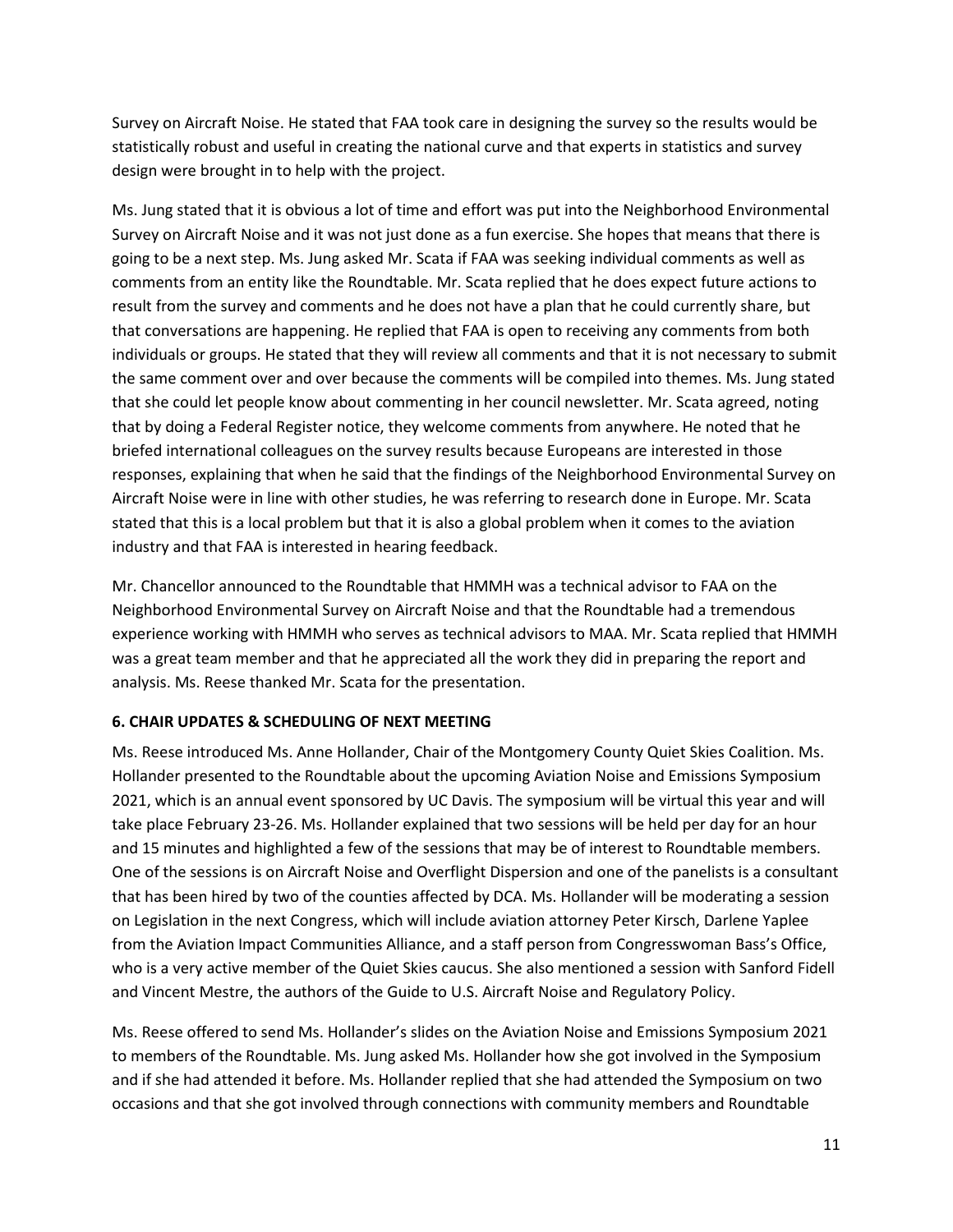members from around the country. She explained that the Symposium is attended by a lot of airport noise officers, academics, and a good mix of people, not just impacted community members. Ms. Jung asked Mr. Rineer if he had attended the Symposium before. He stated that he had not attended before, but he knew about it and would inquire about attending this year. Ms. Hollander suggested Roundtable members contact the conference organizer, Ms. Sandra Hall, about partial or shared registration. Ms. Jung asked Ms. Hollander if Quiet Skies planned on submitting comments to FAA on the Neighborhood Environmental Survey on Aircraft Noise to which Ms. Hollander replied yes. Ms. Jung asked if Ms. Hollander would be willing to share the Quiet Skies comments with the Roundtable and suggested that it might be good to talk about the entire region and how airplane noise is affecting everyone. Ms. Hollander replied that she was a part of the Montgomery County Quiet Skies Coalition and they are in the process of putting together comments. She believes the comments will not be complete until sometime in March and that the comments will be informed by presentations given at the Aviation Noise Emissions Symposium 2021. Ms. Hollander stated that the Neighborhood Environmental Survey on Aircraft Noise will be a topic of discussion and will come up in many of the panels.

Ms. Reese thanked Ms. Hollander for the presentation. She confirmed with Ms. Hollander that Dr. Zafar Zafari, the researcher who is conducting the noise study funded by the legislature, previously presented the results of his study in Queens, New York at the Symposium two years ago. Ms. Reese asked if the FAA participated as panelists at the Symposium, and Ms. Hollander replied that they do attend and participate on panels. Two FAA speakers, Beth White and Michelle Cruz, will be on the panel of the session on Aircraft Noise and Overflight Dispersion. Ms. Higgs expressed her willingness to attend the Aviation Noise Emissions Symposium 2021 and offered to pay for an additional registration if needed. Ms. Reese replied that she would extend that offer when she sent the email with the Symposium information and suggested that MAA could gift the Roundtable a few registrations.

Ms. Reese moved on to the next Roundtable meeting dates and creating a response/comment document on the Neighborhood Environmental Survey on Aircraft Noise. Ms. Reese asked for volunteers to help draft the response document. Mr. Chancellor suggested that he would like more help from those on the Roundtable and to see more people volunteering. He feels that a few people are carrying too much of the burden. Ms. Debbie MacDonald volunteered to help draft the response document. Ms. Reese set a meeting for February 28, 2021 at 11 am to begin the draft response document.

Ms. Reese moved on to setting a date for the next Roundtable meeting. Ms. Jung suggested March 9, 2021, which would allow the Roundtable to vote on the draft response document. The next meeting of the Roundtable will be held on March 9, 2021.

Ms. Reese asked for volunteers from members who had been on the Roundtable since its beginning to lead a discussion and answer question for the newer Roundtable Members. She called on Mr. Verchinski, Mr. Chancellor, and Mr. Roth and asked if February 21, 2021 would be an acceptable meeting date. Mr. Chancellor, Mr. Verchinski, Mr. Holley, Ms. Higgs, Mr. Woomer, and Ms. Reese stated that they were available on February 21, 2021 at 2pm. Mr. Chancellor asked Ms. Reese what exactly she was looking for, and Ms. Reese stated that it could be an informal discussion and that she would be able to pull up visuals from past meetings if needed. Mr. Chancellor recalled having a similar discussion with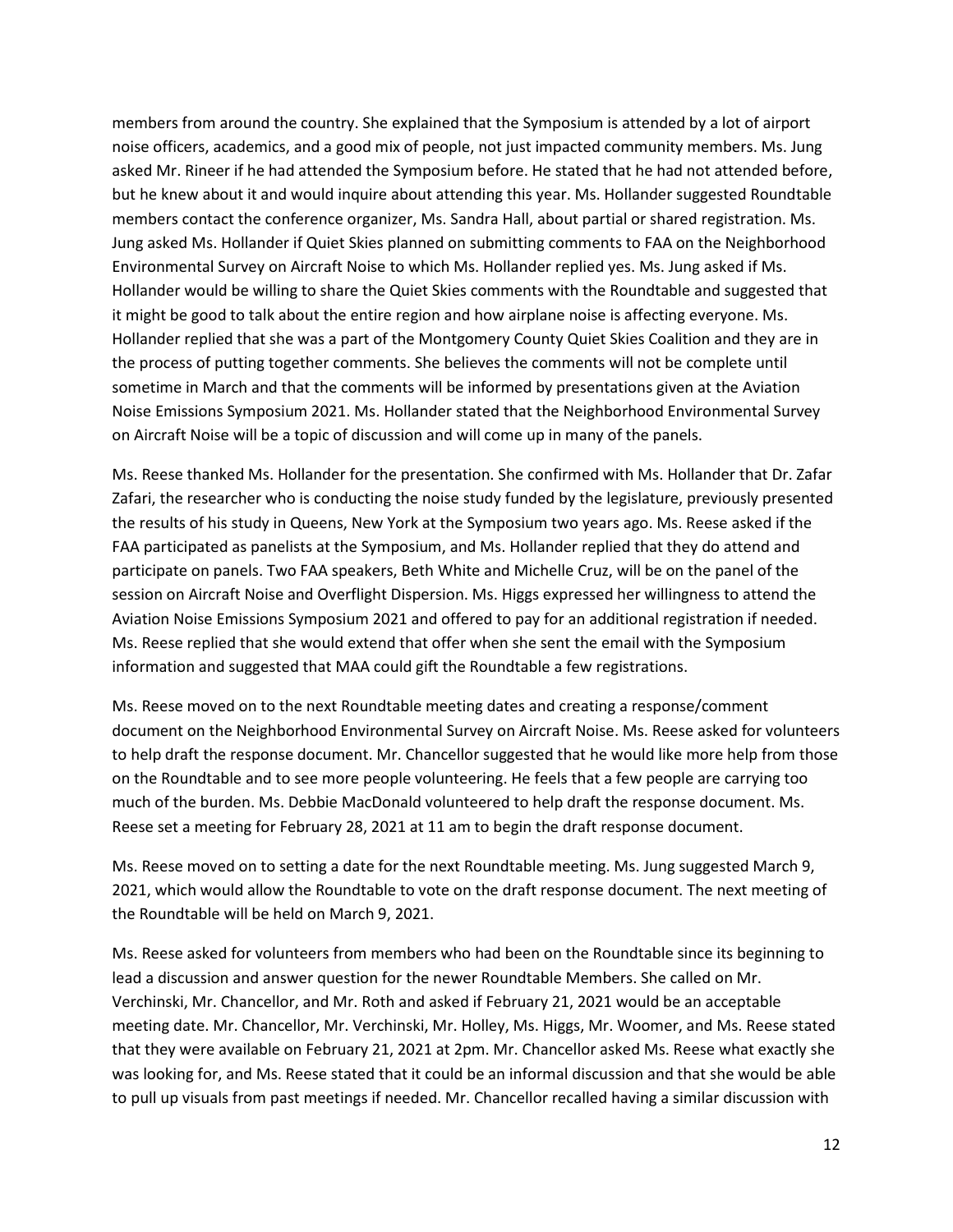Ms. MacDonald when she joined, and Ms. Jung replied that Mr. Chancellor and Mr. Verchinski met with her after she first joined. Ms. MacDonald suggested that a document for new members could be developed that talks about the history of the Roundtable and expectation of Roundtable members. Ms. Reese agreed that the Roundtable could do a better job when new members come on board and that the charter does not specify certain duties or activities.

# **7. PUBLIC COMMENT**

Mr. Rineer noted that a couple comments came in via the question box. The first question was from Nuno Filipe and asked why it took five years to analyze the Neighborhood Environmental Survey on Aircraft Noise data collected by FAA. He stated that the results are already outdated and that NextGen totally changed the noise levels around the airport for the worse.

The next comment was from Tracy Taber, who stated that during the November Roundtable meeting there was discussion about the proposal of new flight paths that are planned for implementation in mid-2022. She asked if that was still on track and when will we know for sure that there will be some relief for the noise next year. Ms. Reese asked Mr. Paul Shank to respond. Mr. Shank replied that it was his understanding from FAA that the submission made by MAA on behalf of the Roundtable would work its way through their PBN working group process and their follow-on environmental process. He believes that FAA said they would be completing that exercise in June of 2022. Mr. Reese confirmed that the FAA stated it would likely be in June 2022, saying that MAA has not heard anything to the contrary from FAA and assumes that the PBN process is going forward. Mr. Shank agreed with this assessment and stated that he got a note that says FAA is trying to work through their scheduling process. Both the Roundtable and MAA are anxious to get started with the PBN working group, but they have not given a date for when they will start doing the technical review of the submission.

Ms. Ann Cowles of Brookville, MD began her comments by thanking the Roundtable. She stated that she is depressed due to the air noise and that it has pretty much destroyed her life. Ms. Cowles explained that she lives and works outside, and that the environment is important to her. She stated that the air traffic is insidious all the time. She does not want to move or feel like she is being pushed out from her home. She shared that a low flying helicopter flew over her indoor riding arena and she thought it would cause a horse to dump the rider off. Ms. Cowles said she feels like maybe we will get somewhere and maybe there will be some light at the end of the tunnel now. She stated she will send comments into the FAA, offered any other help she could give to the Roundtable, and thanked Ms. Reese for hosting the meeting. Ms. Reese thanked Ms. Cowles and replied that she had seen her comments on the BWI Quiet Facebook Page and that she was glad Ms. Cowles reached out to her by email to continue the dialogue.

Ms. Reese turned to comments provided on an Excel spreadsheet that were provided by the public as part of the registration process. Ms. Reese wanted to know if the people who provided the questions were able to listen as she was reading them. Mr. Rineer replied that he had not checked to see if those that wrote the questions were listening to the video and that there were no other raised hands in the meeting. Ms. Reese asked Mr. Shank if he could provide brief answers to the questions.